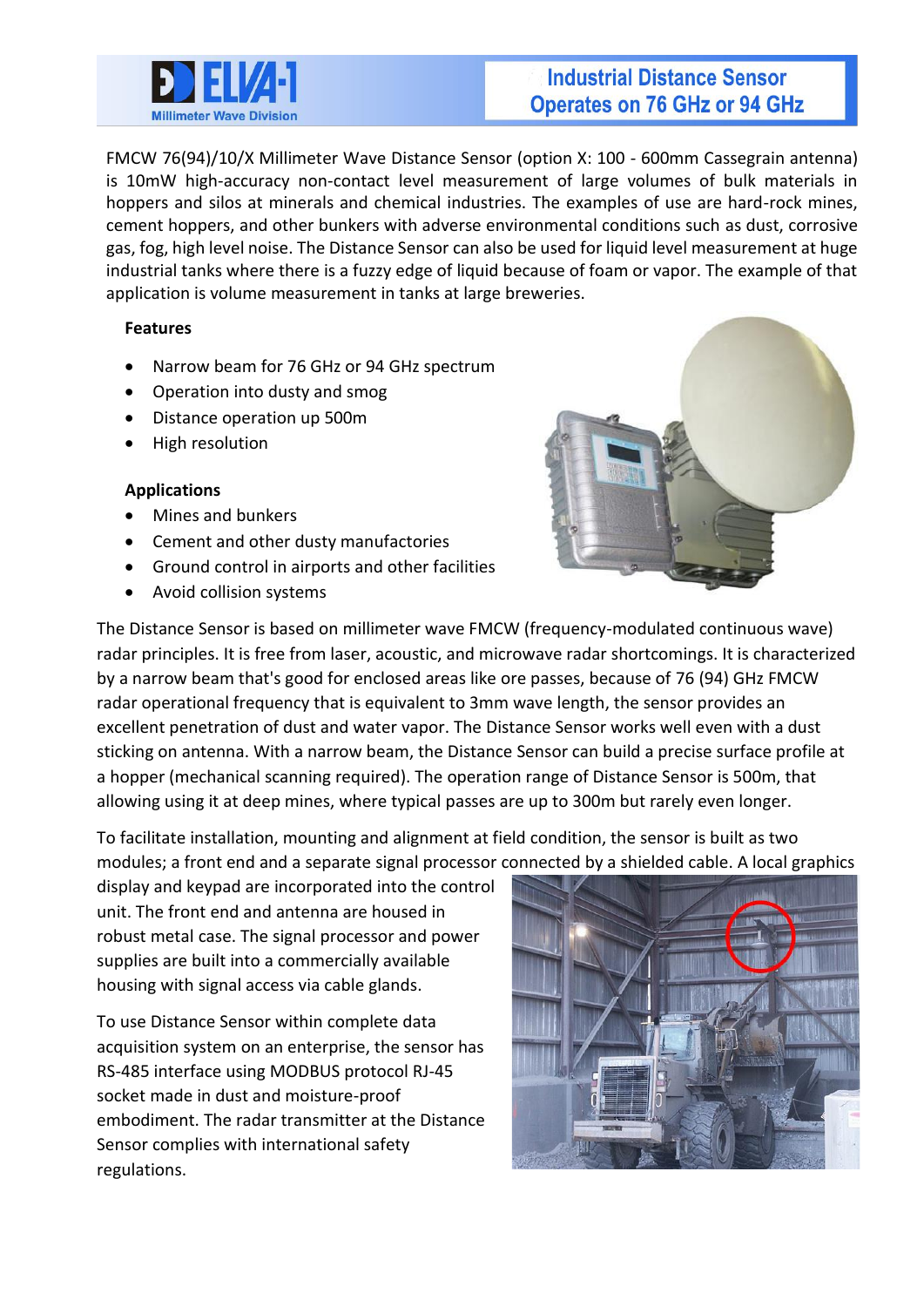

### Specifications

#### **Distance Sensor Performance**

Distance Sensor resolution 0.005 m Range of heights of Sensor position above the surface of material Main reflector diameter size 300 and 600 mm Distance Sensor radar transmitter emission power 10 mW Distance Sensor radar operating frequency 76 GHz or 94 GHz Power supply voltage  $+18 - +36$  DCV opt.110/220V AC Distance Sensor radar power consumption 20W Operation mode CW

0.6 to 500 m

#### **Distance Sensor Head Specification**

Sweep Range, MHz 505.472 962686326 Sweep time, ms 12.285 Interface protocol IP 192.168.1.1 Sampling rate 4096 points per 12.285 ms Data range 14 bits Power supply voltage External Power supply Enclosure IP65 Communication connector RJ-45 Ambient temperature  $-30$  to  $+50^{\circ}$ C Atmospheric pressure 84.0-106.7 kPa (630-800 Torr) Relative humidity at 35°C and lower, no more than 95% Vibration amplitude at 5Hz to 25Hz band, no more than 0.1mm **Controller NZ6100 Specifications** 

Display 20 digits, 4.75 mm height 4 lines Liquid Crystal Display

Indicators Power LED<br>
Control Unit Power Supply 85-265 VAC

Communications: RS-485 or TBD Communication protocols MODBUS RTU

85-265 VAC, 47-63Hz, 15W optionally +18 - +36 DCV Membrane Keypad 27 keys including 8/18 function keys